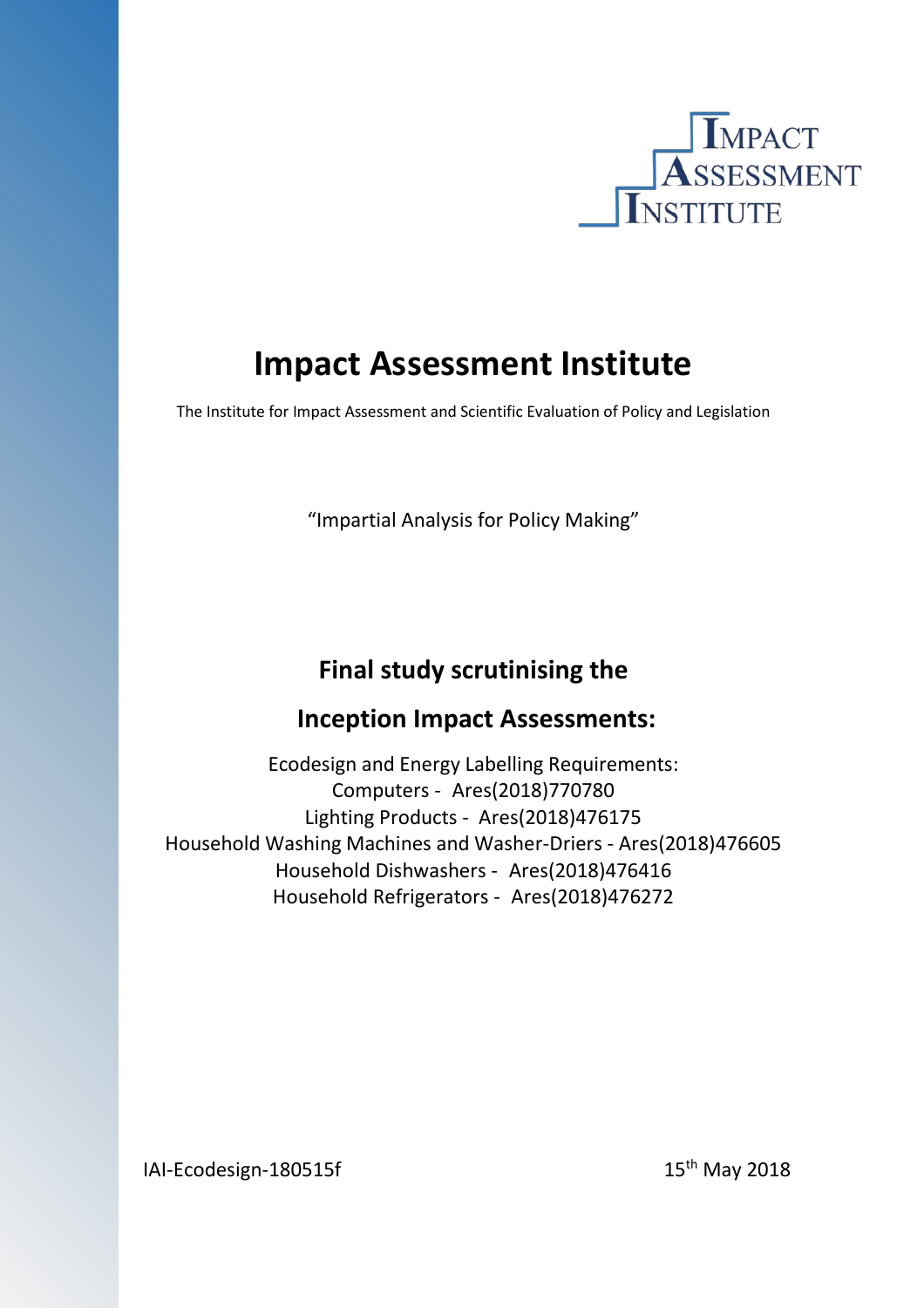

# Main Findings

The Impact Assessment Institute has scrutinised European Commission Inception Impact Assessments (IIAs) on Ecodesign and energy labelling for a number of product categories: computers, lighting products, household washing machines and washer-dryers, household dishwashers, and household refrigerators.

A range of common shortcomings is found in the presentation of the assessments:

- No explicit reference to supporting evidence is provided to show how the problem definitions were derived. Review studies are mentioned but not adequately referenced.
- Similarly no reference to background data was provided to justify the presented policy objectives.
- An adequate range of policy options is presented, but a preferred option is selected even before presenting the preliminary assessment of impacts. This runs contrary to Better Regulation guidelines and undermines both the impact assessment process and the ongoing consultation.
- The assessments of expected impacts are not supported by reference to evidence. In particular, those on economic and social impacts do not provide balanced evaluation, focusing only on benefits whilst neglecting drawbacks or costs.
- The IIA on computers does not take account of the practical difficulties in maintaining legislation in an area of fast changing-technology.
- Due to the strong link between electrical energy and heat management, fire safety issues of domestic appliances are a potential additional area for ongoing analysis.

It is essential in the continuing consultation, impact assessment and rulemaking process to ensure that policy provisions are supported by referenced evidence and substantiated analysis, avoiding prejudgement of the results.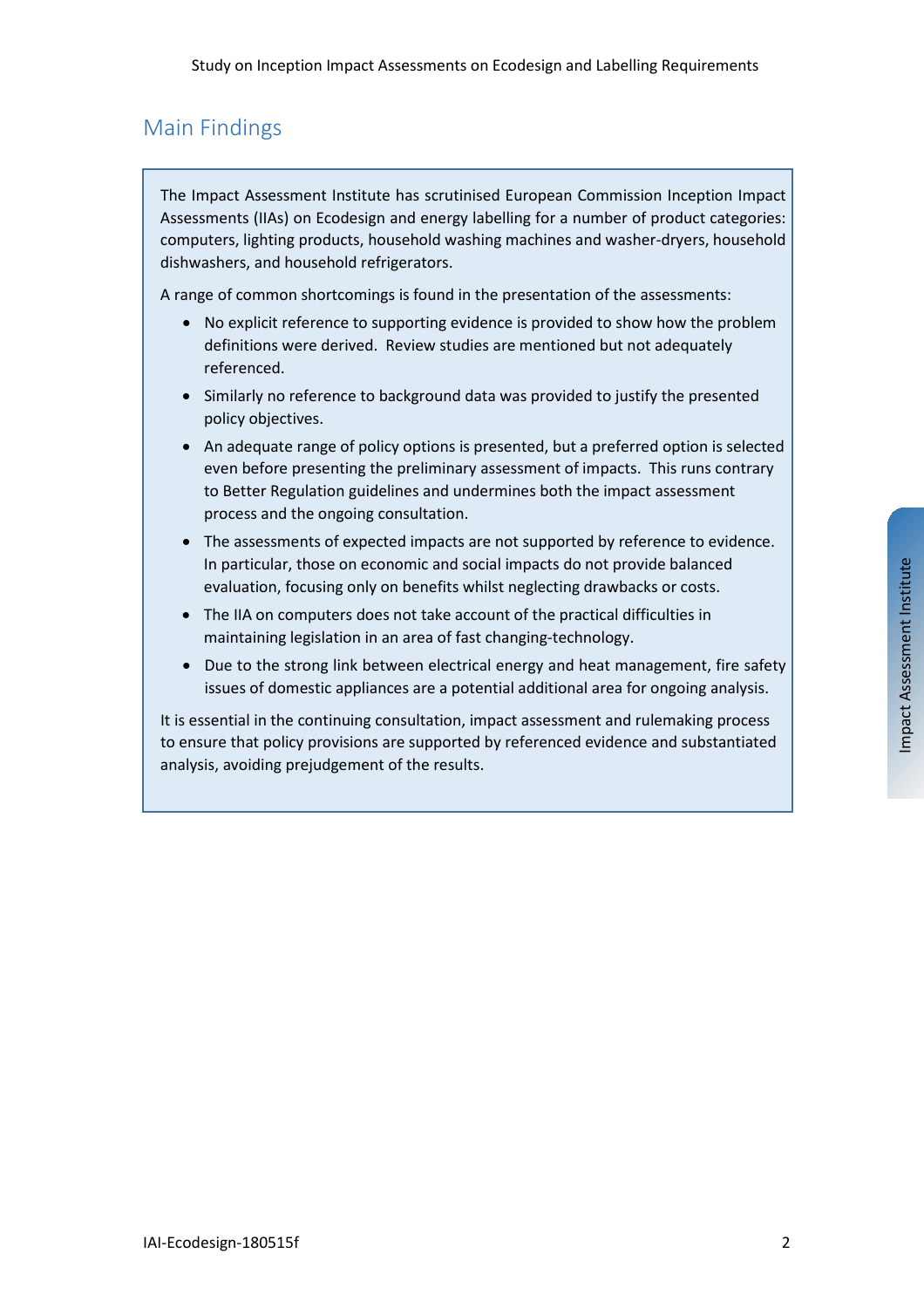### Visualisation

The following table provides a visual overview of the results of this report for each element of the evidence presented in the Impact Assessment, using an assessment from 1 to 7 to indicate the level of confidence  $(1 =$  highest,  $7 =$  lowest confidence level).

| <b>Element</b>  |                | <b>Assessment level &amp;</b><br>description (17)               | <b>Notes</b>                                                                                                                                                                        |  |
|-----------------|----------------|-----------------------------------------------------------------|-------------------------------------------------------------------------------------------------------------------------------------------------------------------------------------|--|
| Rhetoric        | $\overline{2}$ | Minor questions<br>identified on analysis<br>and/or evidence    | The language used is generally<br>balanced and neutral.                                                                                                                             |  |
| Assumptions     | $\overline{4}$ | Concerns identified with<br>analysis and/or evidence            | In many cases there is a lack of<br>reference to evidence to support the<br>assumptions quoted.                                                                                     |  |
| Background data | $\overline{4}$ | Concerns identified with<br>analysis and/or evidence            | Substantial background information is<br>available but is not explicitly<br>referenced in the IIA.                                                                                  |  |
| Analysis        | 6              | Serious concerns<br>identified with analysis<br>and/or evidence | Insufficient evidence is presented to<br>support the preliminary assessment of<br>impacts, which in many cases is<br>inadequate and lacks balanced<br>analysis.                     |  |
| <b>Results</b>  | 6              | Serious concerns<br>identified with analysis<br>and/or evidence | Due to the concerns with the<br>assumptions and analysis, the results<br>of the IIA lack the necessary<br>robustness.                                                               |  |
| Results         | 6              | Serious concerns<br>identified with analysis<br>and/or evidence | The preferred policy option is selected<br>before reference even to the<br>preliminary assessment of impacts,<br>prejudging the ongoing consultation<br>and full impact assessment. |  |

#### Key to assessment levels

|                                            |                                                                       | 3                                                                       |                                                                  | 5                                                                               | b                                                                           |                                               |
|--------------------------------------------|-----------------------------------------------------------------------|-------------------------------------------------------------------------|------------------------------------------------------------------|---------------------------------------------------------------------------------|-----------------------------------------------------------------------------|-----------------------------------------------|
| Correct<br>analysis,<br>fully<br>evidenced | Minor<br>questions<br>identified<br>on analysis<br>and/or<br>evidence | Several<br>questions<br>identified<br>on analysis<br>and/or<br>evidence | Concerns<br>identified<br>with<br>analysis<br>and/or<br>evidence | Substantial<br>concerns<br>identified<br>with<br>analysis<br>and/or<br>evidence | Serious<br>concerns<br>identified<br>with<br>analysis<br>and/or<br>evidence | Incorrect<br>analysis /<br>evidence<br>absent |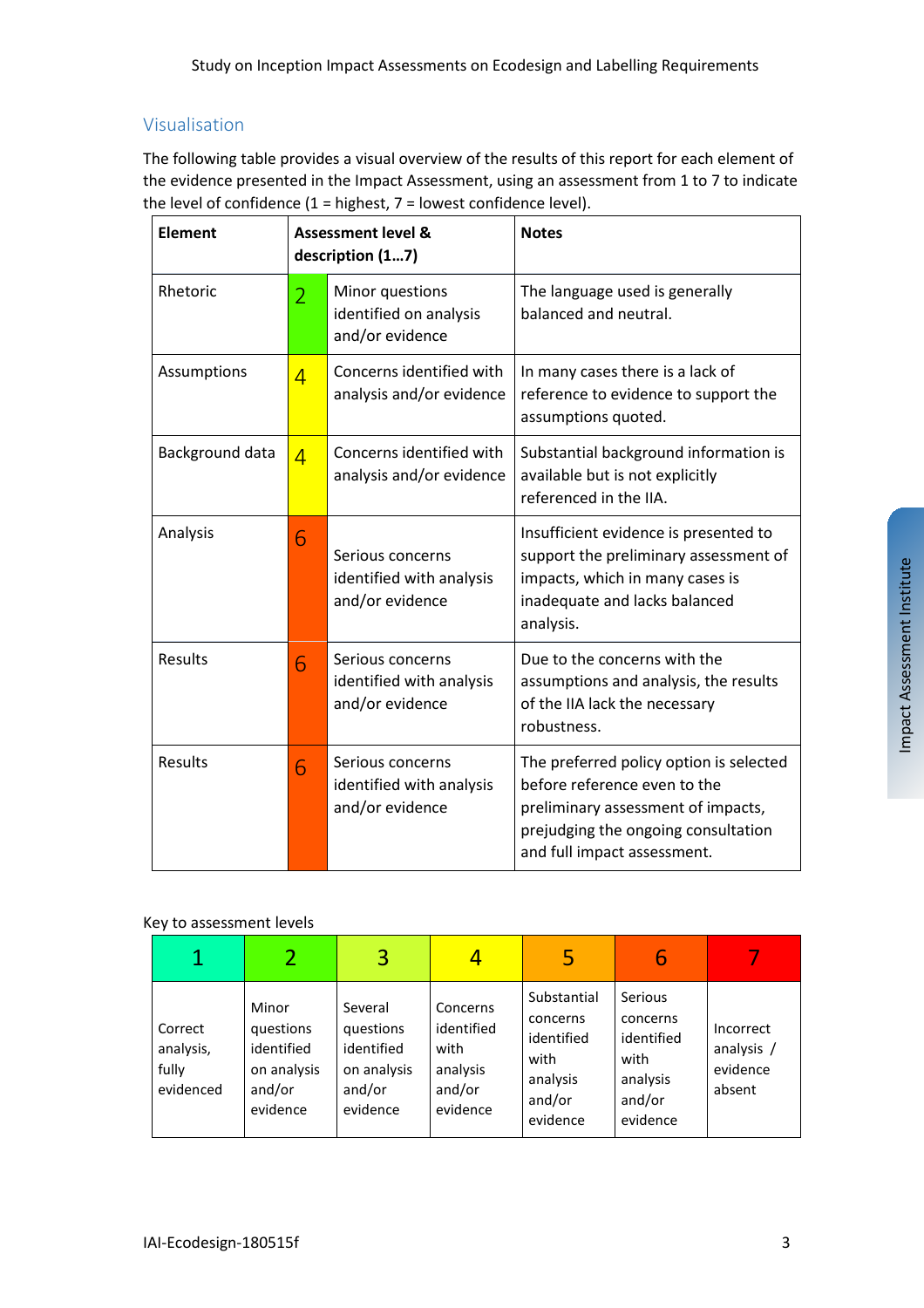### 1. Introduction and General Comments

This study scrutinises five European Commission Inception Impact Assessments (IIAs) on Ecodesign and Energy Labelling Requirements covering product categories:

- Computers
- Lighting Products
- Household Washing Machines
- Household Dishwashers
- Household Refrigerators (including freezers)

Issues common to the scrutiny of all five IIAs are presented in Chapter [2.](#page-5-0)

In the subsequent chapters, for each of the IIAs further elaboration on the issues is provided as well as commentary on items specific to each.

### 1.1. Ecodesign

The term 'ecodesign' covers the area of environmental impact of products including energy efficiency, design for minimum use of resources, reparability to maximise useful life and recyclability for maximum recovery of materials for further use. Full implementation of these objectives results in a 'Circular Economy' where loss of valuable material is minimised.

Energy labelling of products to indicate their energy consumption is seen as an important element in order to give consumers the information they need to choose energy efficient products.

The first eco-design legislation was introduced by the EU in 2005 and extended to additional products in 2009. The new legislation now in development aims to update it to take account of technology and product developments and changing lifestyles of EU consumers.

### 1.2. Scope and Timescale

The proposed new legislation covers consumer products which are listed in the European Commission's Ecodesign working plan  $2016 - 2019<sup>1</sup>$  $2016 - 2019<sup>1</sup>$  $2016 - 2019<sup>1</sup>$ . The products for this priority update were identified in the "Omnibus Review Study"<sup>[2](#page-3-1)</sup> of 2014: these are computers, lighting products and large domestic appliances. The targeted timescale is for completion of the full Impact Assessments (IA) is the second quarter of 2018.

A stakeholder questionnaire was open from  $13<sup>th</sup>$  February 2018 until 7<sup>th</sup> May 2018 for all of the current Ecodesign proposals including the products addressed in this study. A review of the consultation found that a single questionnaire is being used to cover all product groups included in the new legislation, with dedicated sections for each of the product groups. The questions are multiple choice with very little scope for inputting free information. For a few of the questions there is an 'other' option which, when selected, opens up an additional text box into which a free comment of up to 200 characters can be made. There is one further free text box at the end of the questionnaire which will accept a maximum of 3000 characters.

 $\overline{a}$ 

<span id="page-3-0"></span><sup>1</sup> <http://ec.europa.eu/DocsRoom/documents/20375>

<span id="page-3-1"></span><sup>2</sup> "Omnibus Review Study on Cold Appliances, Washing Machines, Dishwashers, Washer-Driers, Lighting, Set-top Boxes and Pumps", VHK et al, 12<sup>th</sup> March 2014.,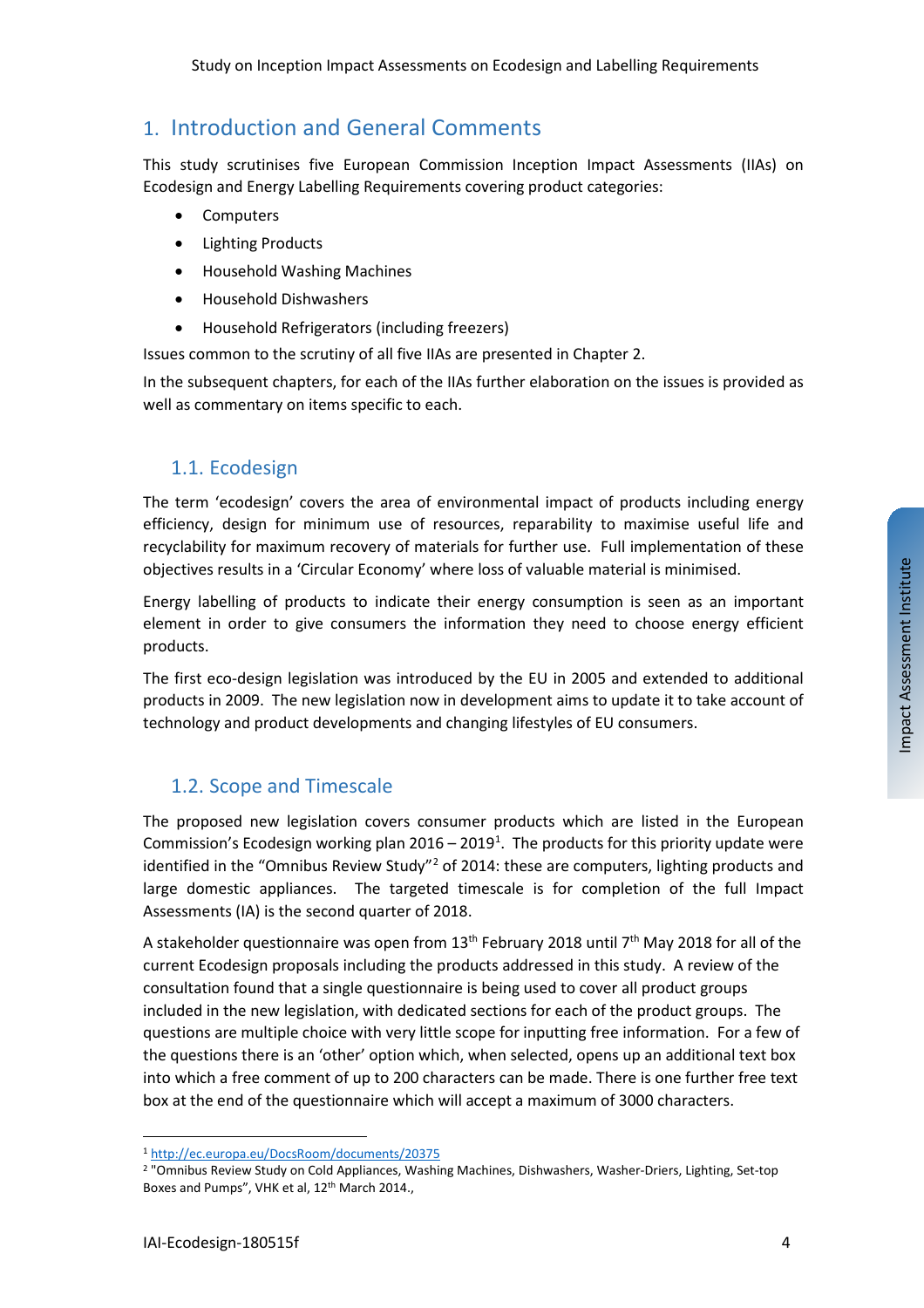Along with the four-week opportunity for stakeholders to provide written feedback on the Inception Impact Assessment, this appears to provide adequate opportunity for responses. However, as noted in many previous Impact Assessment Institute studies, the multiple choice format is liable to misinterpretation when the results are evaluated. Even well-constructed multiple-choice questions cannot capture the necessary nuances in meaning that would be needed for stakeholders to communicate the precise intention of their response. The representativeness of the respondents cannot be guaranteed, since it is by nature a voluntary exercise.

When the responses are statistically evaluated, any such differences in meaning are lost and the broad percentages are likely to be unrepresentative of the true intentions of those responding, let alone of those affected. For example, stating that a majority of respondents prefer a particular objective or policy option is not a legitimate supporting justification for pursuing that option. The consultation can provide useful information on the opinions of those responding, but the subsequent processing and communication of its results must be conducted very carefully to ensure they are not used as inappropriate justification for policy decisions.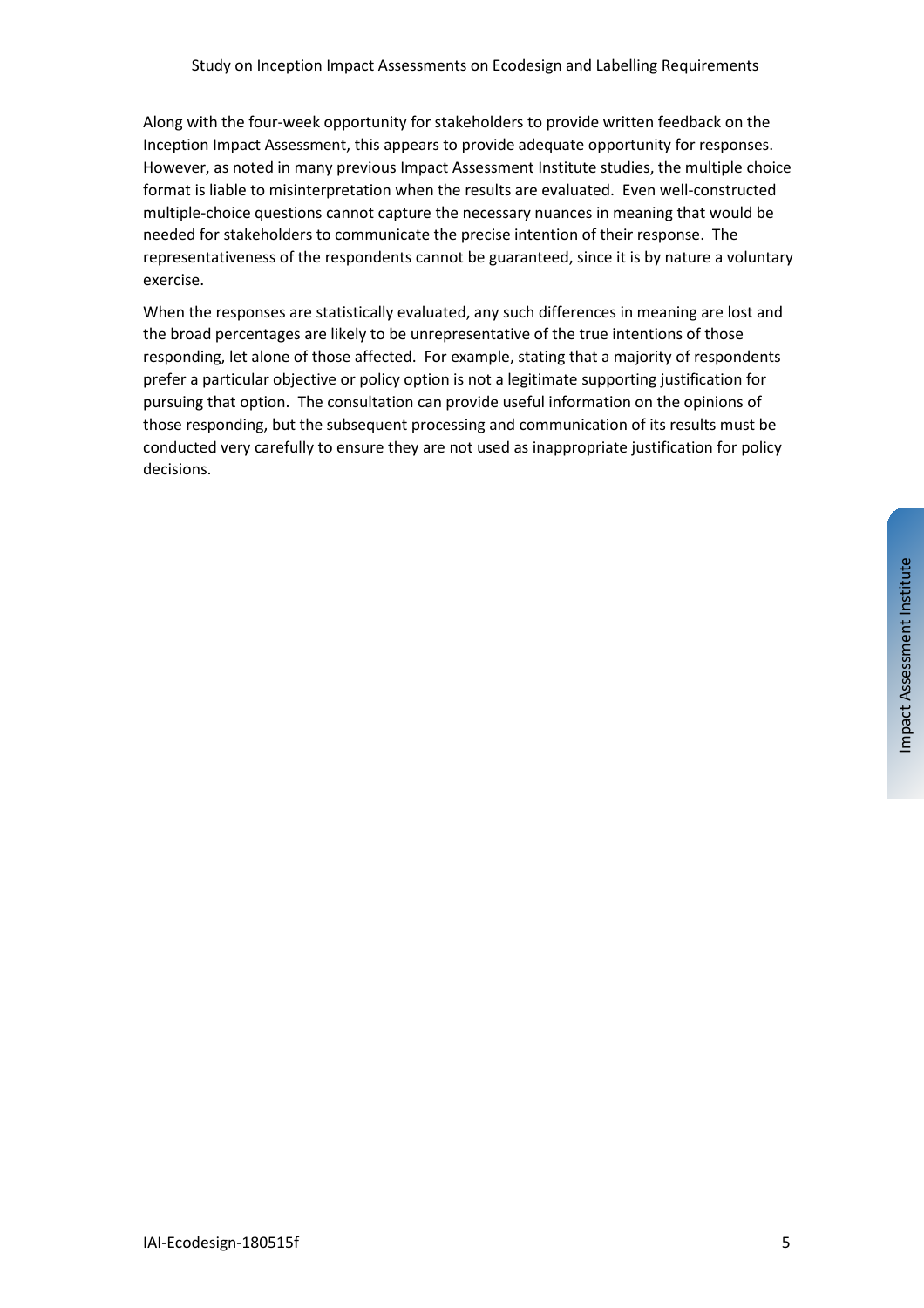### <span id="page-5-0"></span>2. Overview of findings and common issues with the five IIAs

The following comments provide a summary of the issues identified in the IIAs, in particular those common to all, which are further substantiated with greater details in the subsequent Chapters.

### 2.1.Section A: Context, Problem Definition and Subsidiarity Check

Each IIA provides an adequate summary of the context requiring further legislation. In particular they cite the need to achieve the EU's 2020 and 2030 climate and energy targets, stating that the setting of minimum efficiency requirements for products and informing customers about energy performance and durability go together with a further move towards a circular economy.

Problem definitions are not accompanied by explicit references to background information to indicate their source. In three of the IIAs (dishwashers, washing machines and refrigerators), this section proceeds to discuss preliminary findings and suggests approaches, prejudging the subsequent sections and the ongoing consultation and Impact Assessment.

In the subsidiarity check in each IIA, a clear and adequate justification is given for why legislation, if entered into, should be EU-wide.

### 2.2.Section B: Objectives and Policy options

An overview of the policy objectives is provided in each of the IIA's. However, no reference to background information or studies is provided to show how they were derived.

In each of the IIAs, four policy options are presented, with the same structure in each case:

- 0. business as usual,
- 1. industry voluntary agreements,
- 2. revision of the Ecodesign regulation only
- 3. combined revision of the Ecodesign regulation and a new energy labelling regulation.

In each IIA, option 3 is selected as the preferred option. That this occurs before even the preliminary assessment of options raises a serious concern. The purpose of the evidence gathering process, including the IIA, the full IA and related activity, is to feed a well-informed determination of the most favourable option. Whilst at high level the options provide a sufficiently broad framework for consideration, selecting one at this stage is premature and undermines the impact assessment and ongoing consultation processes.

### 2.3.Section C: Preliminary Assessment Of Expected Impacts

A number of issues were identified with the preliminary assessments. In particular many impacts are stated without reference to any underlying evidence or background information. In certain cases only impacts that support the already proposed preferred option are presented, without recognising the counterarguments and any potential contradictory data and analysis. These are elaborated in the chapters dedicated to the individual IIAs.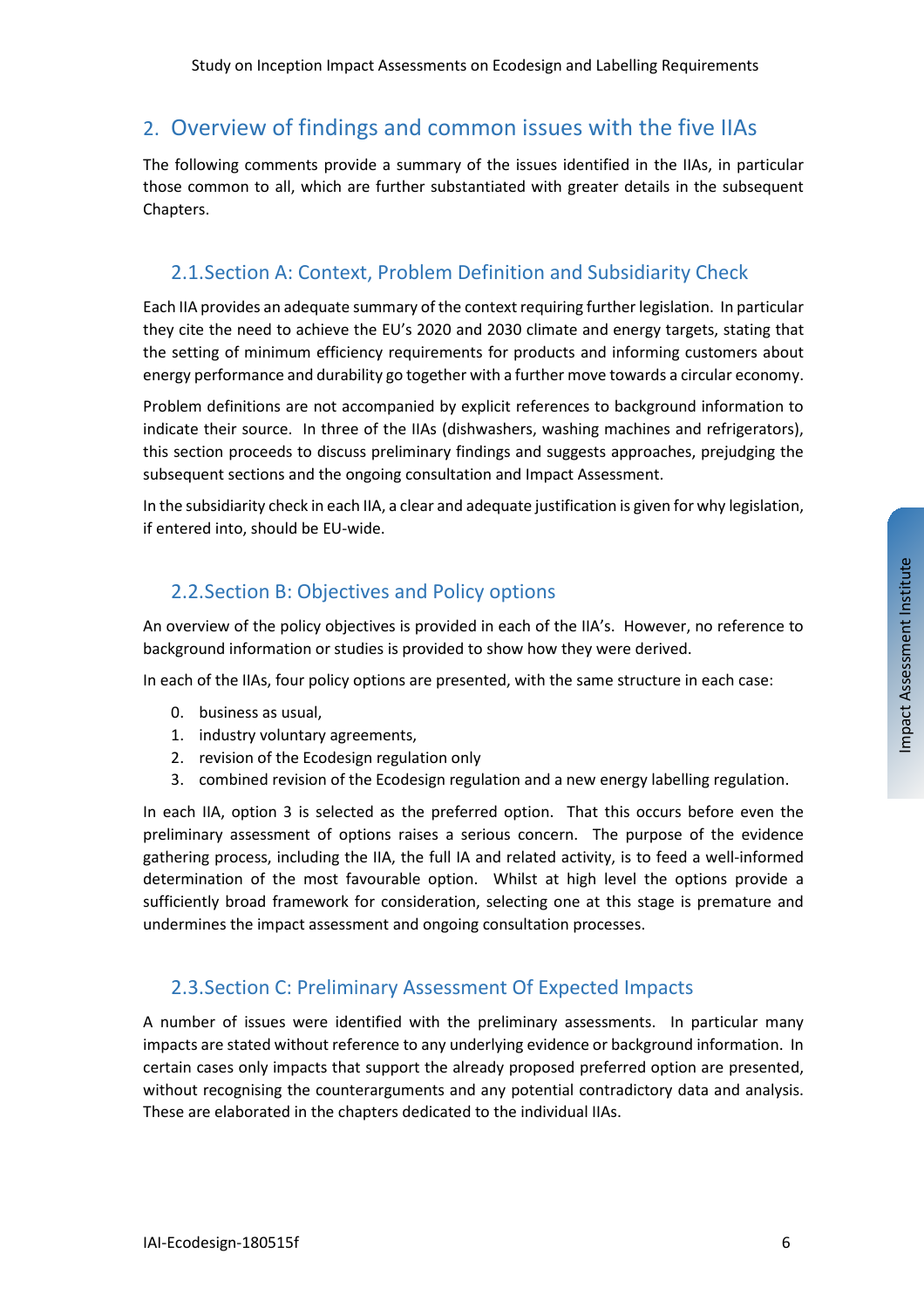# 2.4.Section D: Evidence Base, Data Collection and Better Regulation **Instruments**

Each IIA states only that an impact assessment is to be prepared (with the exception of the IIA on computers, which additionally states 'supported by external expertise with additional technical information and market data collected and analysed').

Due to the prejudgements already signalled in the text, regarding the prematurely stated policy option preference, the information about the Impact Assessment is not sufficient to provide stakeholders with confidence that an adequate one will be carried out in each case. At the very least, information on the relevant Directorates General and any planned external studies would have been useful information for stakeholders.

The sections on evidence base and data collection in each IIA provide an overview of the sources of data. However in certain cases relevant references are absent (explained in the sections dedicated to each IIA below).

Regarding consultation, each IIA provides an adequate overview of the activities. However, the results of the already competing consultation activities do not appear to be freely available, for example the consultation forum of December 2017.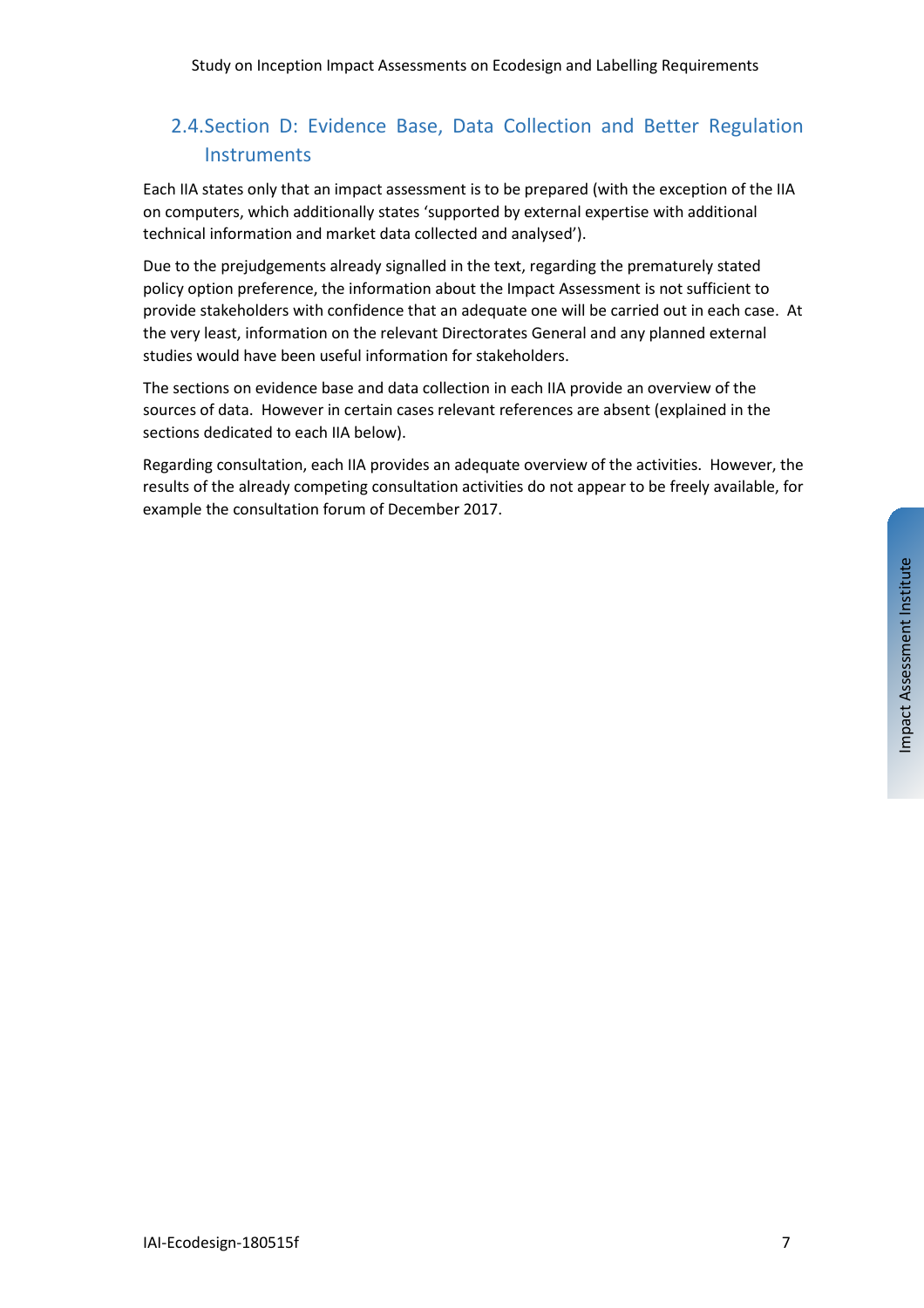# 3. Inception IA on Ecodesign and Energy Labelling Requirements for Computers

## 3.1.Section A: Context, Problem Definition and Subsidiarity Chec

The text cites a number of "Main problems that emerged…" to support the rationale for the proposed new legislation:

- 1. Representativeness of the real world use.
- 2. Unfair comparison between different models.
- 3. Poor reparability, premature obsolescence and increased waste. (There is no mention of the effects of obsolescence on the current manufacturers of products that will eventually be phased out, an issue identified in the supporting study.)
- 4. Difficulty of enforcing current requirements (also referring to the advantages of streamlining them).

This section does not explicitly refer to the review study run by external consulting companies<sup>[3](#page-7-0)</sup>, nor does it indicate any derivation of the four problem areas identified, i.e. it does not clarify from where they "emerged". The above problems are not explicitly found in the study. It is also premature to start assessing potential policy measures (as in 4. Above).

The study highlights in particular the fact that the computer industry is dominated by companies outside the EU and stresses the importance of aligning with US national standards such as Energy Star and the new standards being developed by the state of California. The report also looks at Ecodesign aspects and recycling of products. There is a rapid rate of change of computing products that is reflected in the frequent revisions seen in US regulations (particularly the 'Energy Star' standard where some recent revisions have occurred at two-year intervals) and significantly complicates the possibilities of maintaining EU legislation in this area. This increases the risk of obsolete equipment being directed towards the EU market. The supporting study found that the European version of the Energy Star database (for products sold only in the EU) contained much less data (105 columns in the EU database versus 630 in the US database).

The report concludes that this speed of technology change in the computer industry will force the EU into a repeating cycle of catch-up with legislation which will create a significant burden on the Commission and the industry to maintain effective legislation.

The above prominent points are not included in the problem definition in the IIA but appear to be highly relevant to considerations about revised legislation.

In particular, the option of not maintaining EU legislation also requires assessment, which would imply reliance instead on the US Energy Star database, according to the findings in the above section. If EU legislation is to be maintained the EU would need to make a commitment to update the legislation regularly, reflecting changes in products and legislation in the main producer countries (mainly the USA). This issue is not identified in the IIA, but should be assessed in further analysis. In addition, the potential for regulatory cooperation and alignment could be assessed in-depth.

<span id="page-7-0"></span> $\overline{a}$ <sup>3</sup> "Preparatory study on the Review of Ecodesign Regulation 617/2013 (Lot 3) - Computers and Computer servers", VITO, February 2017. <https://computerregulationreview.eu/documents>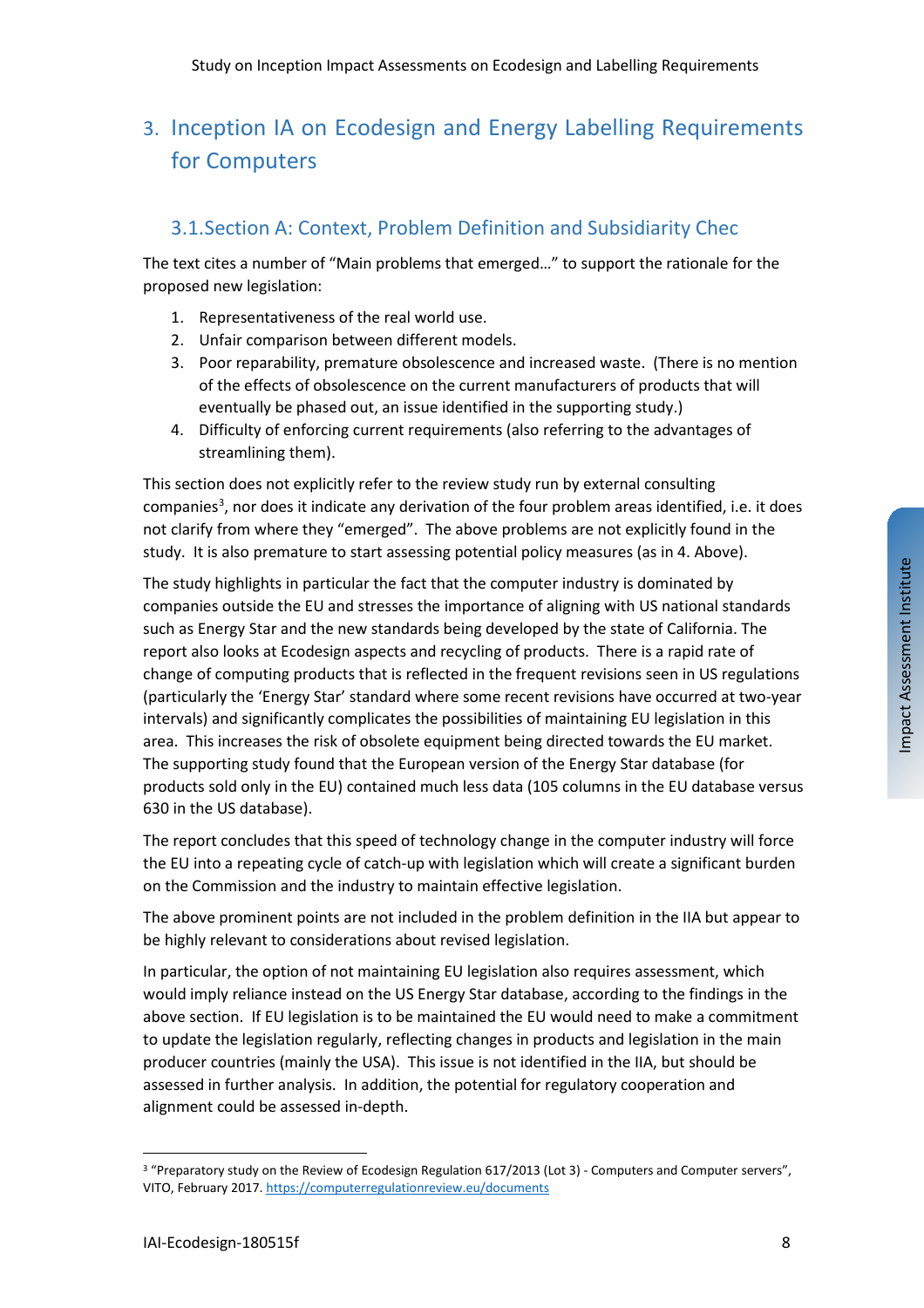# 3.2.Section B: Objectives and Policy Options

#### a. Objectives

Four objectives are listed, referring to the results of the review:

- taking into account technological progress
- taking into account market trends
- delivering consumer savings and new jobs from improving reparability
- simplifying requirements

Again there appears to be a relation between these and part of the text of the review study, but no derivation is referenced, preventing the reader from understanding their origin and reasoning.

#### b. Policy Options

Four options are listed:

- 1. business as usual,
- 2. industry voluntary agreements,
- 3. revision of the Ecodesign regulation only
- 4. combined revision of the Ecodesign regulation and a new energy labelling regulation.

No reference is made to any methodology or derivation of these options. Whilst they appear to cover the range of reasonable options, explanation for their compilation would be necessary for stakeholders to understand the intentions.

#### c. Preferred Solution

At this stage in the legislative process it in inappropriate to include a section entitled "Preferred solution". It is the objective of the later section on preliminary assessment of impacts and in particular the future Impact Assessment to study the options and determine which solution is most effective in meeting EU policy objectives.

The IIA gives a brief justification for introducing modified efficiency measures and energy labels but the problem of maintaining legislation in a very fast moving technology is not addressed. Future-proofing is particularly relevant in this case but is not addressed.

Furthermore, the shift from traditional desktop computers to laptops and tablet computers has of itself greatly reduced computer power consumption (see figure 4 in the Task 5-6 consultants' report). The overall effect of this technology shift requires full analysis with respect to any proposed new legislation. Other shifts of a similar or different nature are possible in the future and their potential nature and effects could be considered.

## <span id="page-8-0"></span>3.3. Section C: Preliminary Assessment Of Expected Impacts

The introduction to this section states that the impacts are those deriving from the preferred option (i.e. option 3). However the section goes on to assess all the policy options.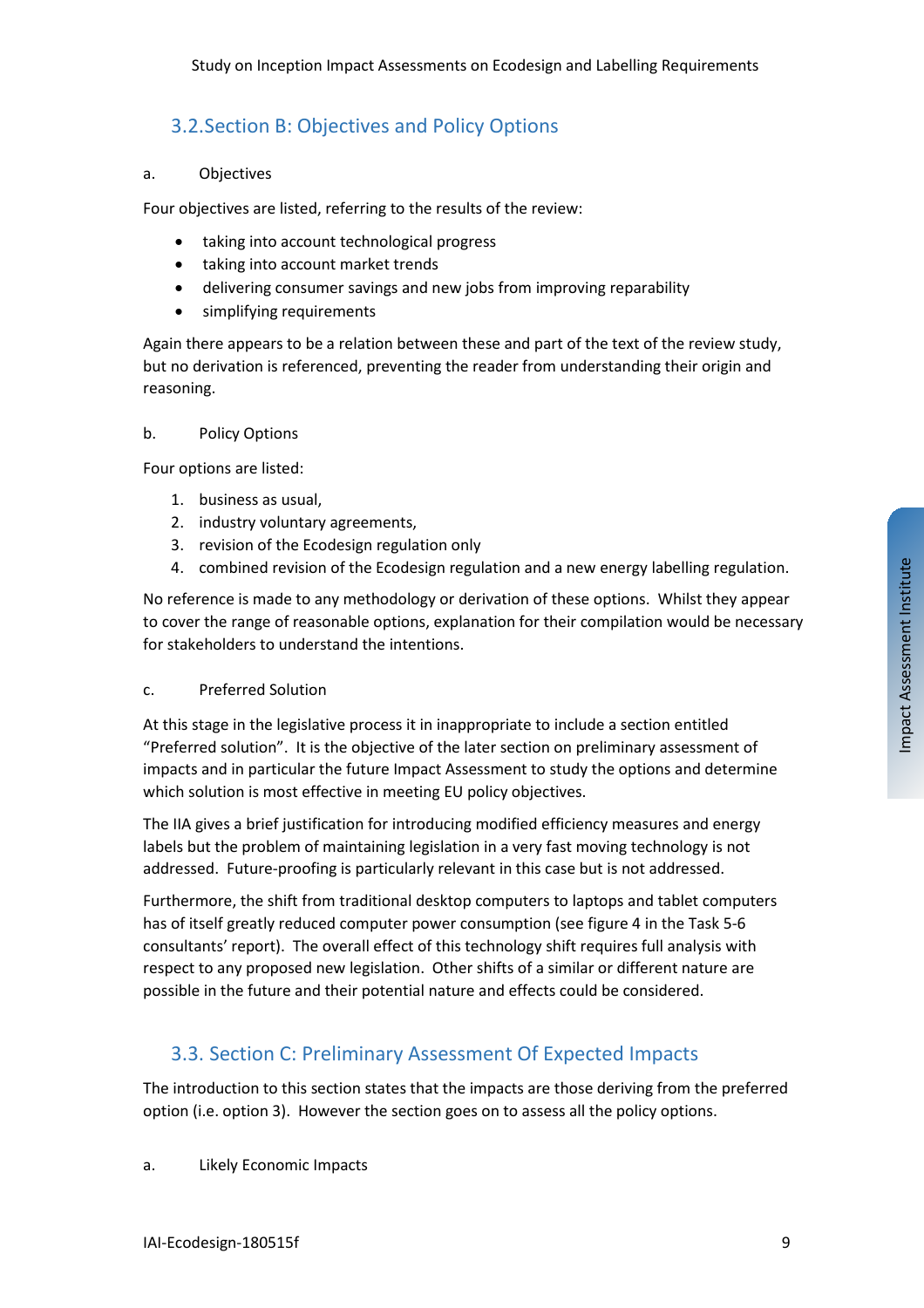The IIA concludes that policy option 3 is optimal for end-users, industry and procurers on the basis of lower energy bills, longer life, reduction in waste and encouraging industry research and development, whilst also triggering competition benefitting industry. However, this analysis that does not take into account the potential costs of legislation, nor of the difficulties of maintaining legislation in a fast moving technology and the effects of the shifts in technology identified by the supporting consultants' report. It is therefore incomplete, unbalanced and inadequate, even for a preliminary assessment.

#### b. Likely Social Impacts

This section states that policy option 3 would benefit end-users including businesses and households by facilitating choice between less efficient and less durable products and more durable repairable and efficient ones. The reasoning behind this assertion is not conclusive given the wealth of data available on computer performance on the public Internet. The benefits of longer life and more durable computer products should also be put into context of the arguments set out in the context section above.

#### c. Likely Environmental Impacts

Reduced electricity consumption leading to lower  $CO<sub>2</sub>$  emissions is cited with a prediction of 10% increase in total electricity consumption by 2030 without legislation versus up to a 30TWh (50%) reduction with full implementation. Further benefits could increase user lifetime with reduction in waste electrical and electronic equipment (various figures for different materials are quoted). The consultants' study is cited and the figures appear to be consistent and feasible. However, for the sake of reader understanding and review, it would have been most appropriate to provide a reference to the specific section in the study where this information is located.

#### d. Likely Impacts on Fundamental Rights

None are expected

#### e. Likely Impacts on Simplification and/or Administrative Burden

The text states that overall the administrative burden is expected to be negligible with respect to benefits. Disproportionate burdens on manufacturers are avoided due to transitional periods which duly take into account redesigned cycles. These assertions appear to be doubtful given the issues identified in 2.1.2 above. It is also an insufficient assertion, since burdens and benefits need to be assessed in the overall context, not in isolation.

It is not explained why combining energy labelling and Ecodesign will simplify market surveillance. Removing tablets and servers from the scope of the regulation and avoiding/reducing allowances may indeed simplify conformity assessment and compliance control, but this proposal does not appear in the earlier part of the IIA.

# 3.4.Section D: Evidence Base, Data Collection and Better Regulation **Instruments**

#### a. Evidence Base and Data Collection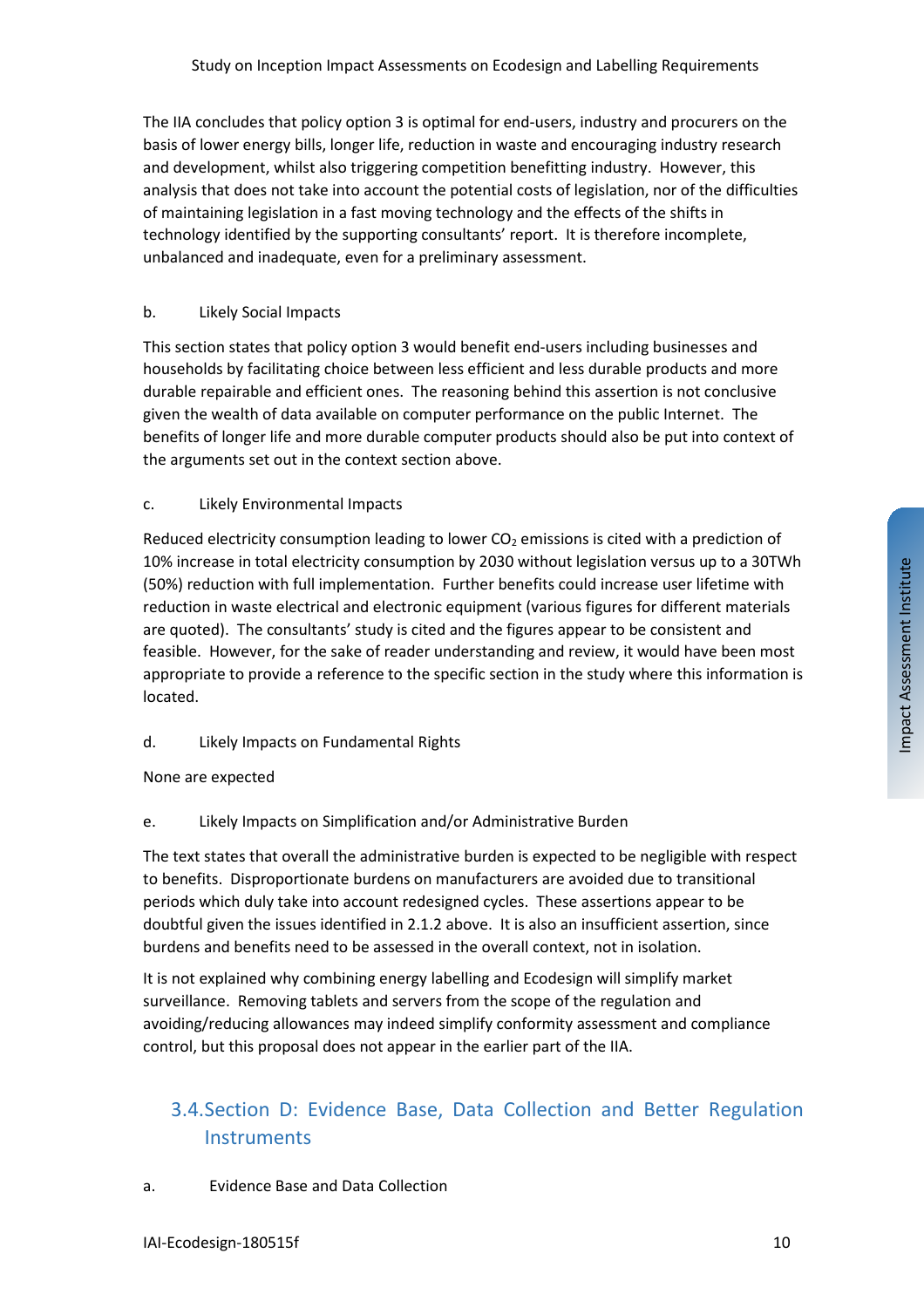The text states that poor and incomplete data were found during the review study as a result of 'non-compliance with information requirements'. It is not made clear which sources of information were non-compliant. It goes on to state that the Energy Star program was used as the 'most relevant and complementary' information source and that other studies and reports from the US markets will provide additional data. The consultant's report (Task 7.1 p.11) implies that even the US Energy Star standards are struggling to keep up with the pace of change in the computer industry with frequent revisions required that raise further concerns about data validity.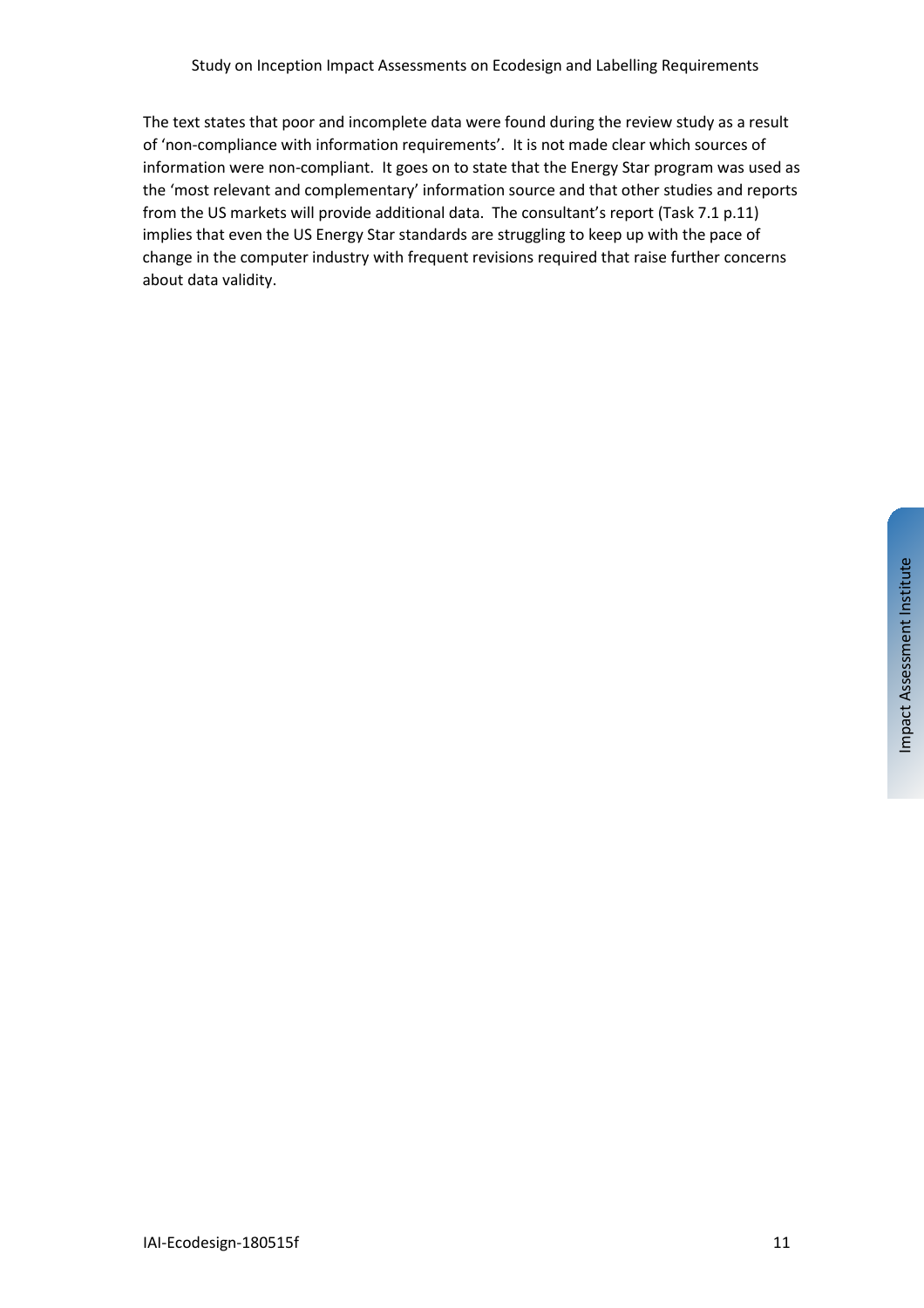# 4. Inception IA on Ecodesign and Energy Labelling Requirements for Lighting Products

# 4.1.Section A: Problem Definition and Subsidiarity Check

#### a. Problem the Initiative Aims to Tackle

The lead-in section states that lighting is one of the largest consumers of electricity in the EU at 335TWh per year, but does not put this into context of overall energy use in the EU. It then proceeds to explain the aims of the review, being to:

- 1. Capture energy-saving potential from technology improvements with projected improvements of 50TWh/yr by 2030, mainly from a switch to LED technology.
- 2. Simplify and clarify current legislation including improved market surveillance.
- 3. Update the energy labelling regulations for lighting products in line with new legislation.

There is a further proposal to bring convergence with requirements in other countries to enable freer trade in different parts of the world but it does not indicate considerations on the analysis necessary to determine how this might be achieved. An additional objective is cited to implement Ecodesign practices to cover resource efficiency aspects, greater durability and design for disassembly and reparability to support the Circular Economy initiatives.

These appear to be relevant provisions. However this is not part of a problem definition, but rather belongs to the later identification of objectives and policy options. This lessens the value of these provisions and indicates some prejudgement of the outcome.

There is no mention of the effects of obsolescence on the current manufacturers of products that will eventually be phased out, an issue identified in a supporting study (see below).

# 4.2.Section B: Objectives and Policy Options

#### a. Objectives

This section lists six different objectives without providing background information or justification as to how these particular objectives were selected. This is despite the fact that the Commission funded an extensive study run by external consultants<sup>[4](#page-11-0)</sup>, which includes a summary report identifying many different issues and options. To provide sufficient information to the reader, this section should have been supported with direct references to the relevant parts of that report.

#### b. Policy Options

The preferred option is prematurely selected, as indicated in Chapter [2.](#page-5-0)

This section also omits to mention any of the potential negative effects highlighted in the summary consultant's report (see section [4.3a](#page-12-0) below).

 $\overline{a}$ 

<span id="page-11-0"></span><sup>4</sup> "Preparatory Study on Light Sources for Ecodesign and/or Energy Labelling Requirements ('Lot 8/9/19'). Final report. Project Summary", VITO, VHK, 8<sup>th</sup> December 2015.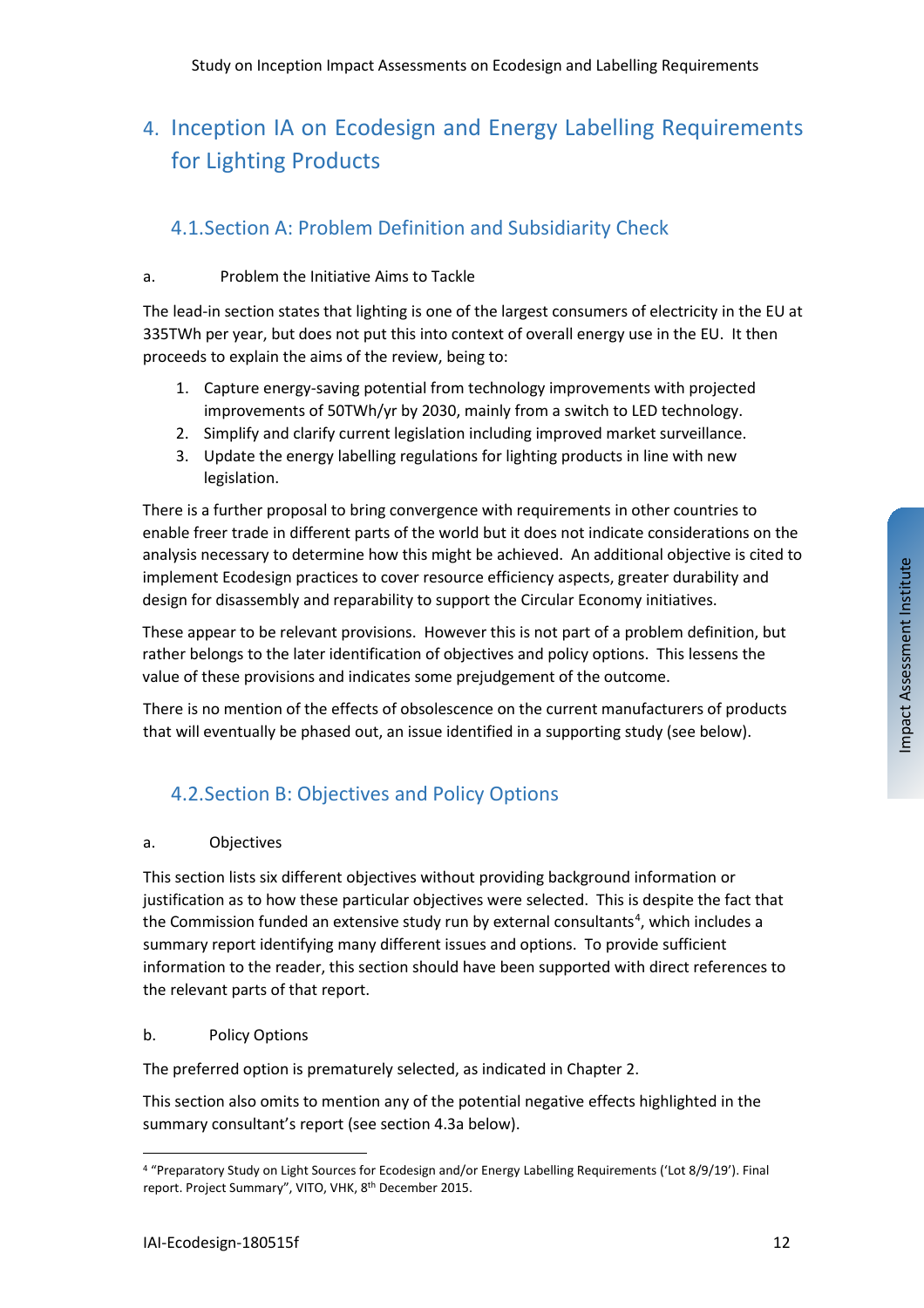## <span id="page-12-0"></span>4.3.Section C: Preliminary Assessment Of Expected Impacts

#### a. Likely Economic Impacts

This section presents a number of claims for economic benefits together with a statement that jobs will not be lower than in the BAU scenario. It further predicts cost savings for end-users of 10-15 billion euros per year by 2030.

There is no data, derivation or reference presented for any of these benefits. Furthermore, potential negative effects are omitted, specifically the impacts on current producers whose products will be made obsolete by the requirements of the new legislation and possible price increases to producers and consumers through potentially higher product costs and the need to replace outdated equipment.

The accompanying consultants' report indicates that under business as usual there would be savings of 110TWh/yr by 2030. With full implementation of projected best available technology in 2030 further savings would be 65TWh/yr (about 2% of overall EU consumption in 2016). Whilst the absolute projected energy savings appear to be material, the evidence needs to make well-founded arguments for the legislation in the context of the relative savings overall.

#### b. Likely Social Impacts

Benefits to consumers through lower energy bills are highlighted but no mention is made of the potential additional costs to consumers highlighted in section a. above (both financial and in terms of actual and perceived effort to change purchasing behaviour).

No consideration was given to possible redundancies of workers who could be laid off as the result of legacy product obsolescence.

#### c. Likely Environmental Impacts

Reduced electricity consumption leading to lower  $CO<sub>2</sub>$  emissions is cited. Light sources using mercury are expected to be reduced or eliminated. Better material efficiency and reparability are also cited as benefits.

Qualitatively these appear to be relevant issues, but there is no supporting numerical or other evidence presented to support the statements. The consultants' report indicates that additional measures beyond BAU would be minimal and would likely be achieved in any case through market forces (see figure 11 of summary report).

Further, the relevance of reparability in the case of lighting products is not explained.

d. Likely Impacts on Fundamental Rights

None expected.

#### e. Likely Impacts on Simplification and/or Administrative Burden

This section states that overall the administrative burden is expected to be negligible with respect to benefits: combining three existing regulations into one should diminish overall administrative burden. Additional statements are made related to transitional periods, removal of energy label requirements for luminaires while maintaining energy labelling on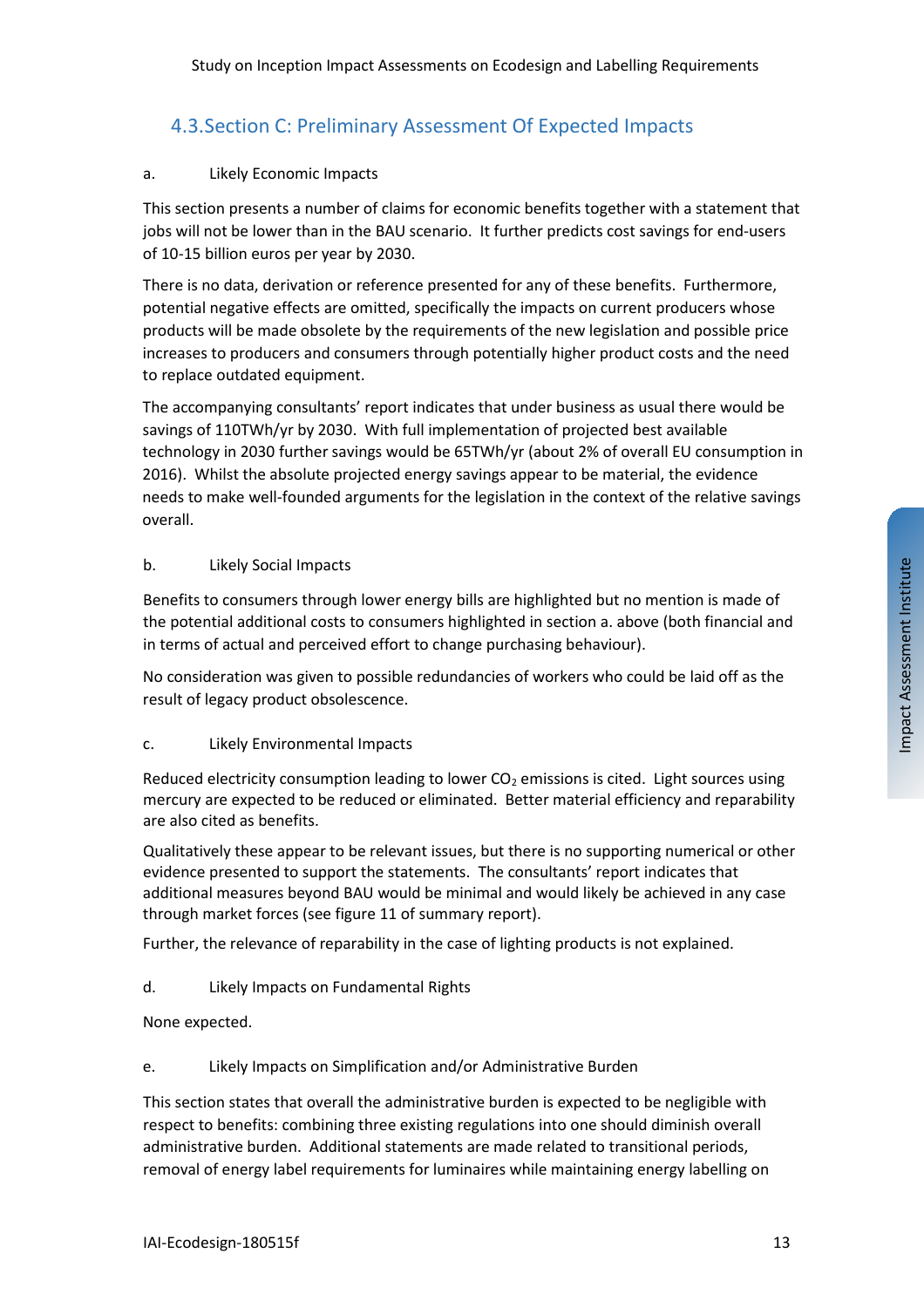lamps included in luminaires. These arguments appear to be consistent, but, as in Sectio[n 3.3](#page-8-0) above, the assertion on its own with reference to evidence is not a sufficient substantiation.

No assessment is presented for the effects of burdens placed on manufacturers who may find their existing production lines becoming obsolete due to technology changes and new requirements, though it is stated that transitional periods will be set to take into account redesigned cycles.

## 4.4.Section D: Evidence Base, Data Collection and Better Regulation **Instruments**

#### a. Evidence Base and Data collection

The use of the external consultants is noted here in the context of 'MELISA', a spreadsheetbased simulation tool developed as part of the project to enable the effects of different scenarios to be analysed in terms of sales volumes, product performance and prices (this tool is freely available for non-commercial use and its functions are transparent with no hidden functions). However there is no mention of the overall extent of the consultants' project or any reference to a summary of its findings.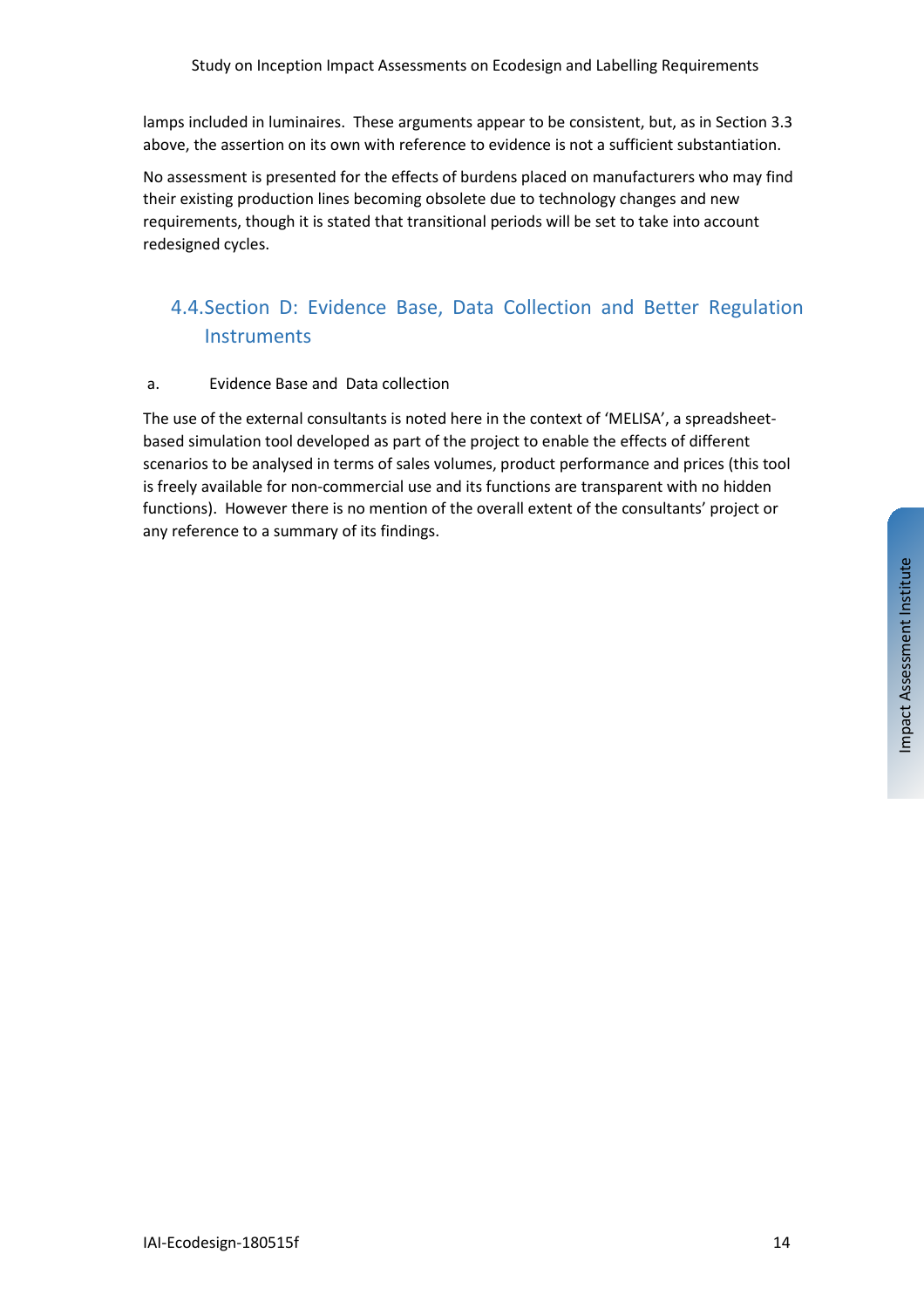# 5. Inception IAs on Ecodesign and Energy Labelling Requirements for Washing Machines and Dishwashers

Note: the inception impact assessments for dishwashers and washing machines are almost identical with a common format and only small differences in the text. These two reports are therefore combined into a single section highlighting the differences where relevant.

## 5.1.Section A: Context, Problem Definition and Subsidiarity Check

#### a. Context

The IIAs' explanation of the case for considering new legislation refers to the potential need to revise the 2005 legislation as envisaged when the legislation came into force.

#### b. Problem the Initiative Aims to Tackle

The overall EU consumption of washing machines and dishwashers of electricity and water is quoted (36TWh / 31TWh and 1600m  $m^3$  / 317m  $m^3$  per year respectively). Information on the proportion this represents of total EU consumption would be necessary in order to provide a relevant context.

This section then proceeds to advocate revision of the regulations by quoting preliminary findings. Whether or not this analysis is correct, it prejudges the assessment section of the Inception IA and the planned full IA, and is inappropriate at this point in the document.

### 5.2.Section B: Objectives and Policy Options

#### a. Objectives

This section (in both IIAs) lists seven different objectives that would be pursued, without providing any justification as to how these objectives were selected. There is no explicit reference to the findings of the relevant studies:

- Extensive study by the Joint Research Centre on dishwashers
- A more limited report by the European Committee of Domestic Equipment Manufacturers (CECED), mainly confined to testing methods.

Given the scope of these studies, more explanation of how the objectives were derived would have been necessary, in order for the reader to gain an understanding of the reasoning.

#### b. Policy options

The preferred option is prematurely selected, as indicated in Chapter [2.](#page-5-0)

### 5.3.Section C: Preliminary Assessment of Expected Impacts

a. Likely Economic Impacts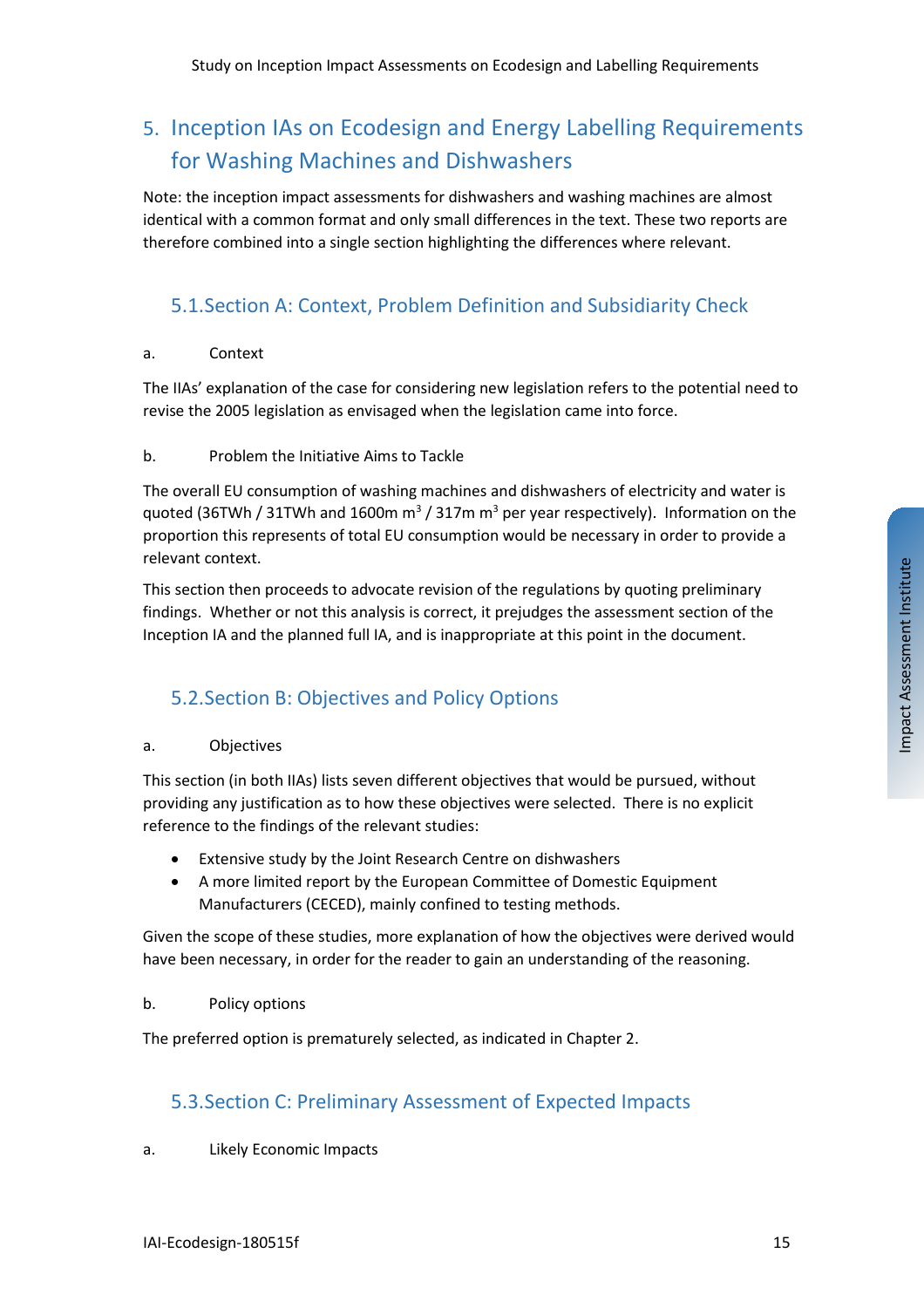This section states that the higher investment and production costs will be recuperated by higher sales prices. This will be true only if demand is not significantly impacted by those higher prices. It then states that this thereby generates extra business. This argument appears to imply that higher costs to industry, for products with the same utility as previous versions, are therefore a benefit, which contradicts accepted economic understanding.

It further states that the regulations are expected to lead to better international competitiveness and that the savings on energy bills will outweigh the price increase of the machines leading to reduced costs for end-users in comparison with business as usual. This is qualitatively a more rational argument, but evidence is required to demonstrate the relative magnitude of the costs and benefits and therefore to substantiate the conclusion. This should be an outcome of the full Impact Assessment and is a premature conclusion at this point.

#### b. Likely Social Impacts

This section states that reducing energy consumption also decreases air pollution, but this correlation is not automatic and depends on the technical details of the machines in question and the source of the energy. The cited lower vulnerability to droughts is qualitatively correct but full assessment is necessary to determine if the extent is sufficient to bring a material impact.

It further states that preliminary findings indicate that the revision of the regulations could bring extra jobs in the relevant industries, without providing any reference for the calculations. Potential for increased employment will depend to a great extent on the economic benefits being positive, which has not yet been demonstrated.

It should be noted that recent UK data indicates that these appliances are responsible for a high number of domestic house fires – see appendix to this section below. Further analysis could address relevant design features related to energy consumption that also affect product safety.

#### c. Likely Environmental Impacts

Figures are quoted here for the 'preferred' option.

For washing machines electricity savings of up to 1.7 TWh/yr are quoted (a relatively small figure in the context of overall domestic electricity consumption). Up to 100m  $m^3$  per year water savings are quoted: it is assumed is relative to the 2100M  $\text{m}^3/\text{yr}$  projected for 2030. For dishwashers, figures for energy and water savings are quoted which are similar in magnitude.

It states that further savings are being considered in the planned revision, to address material efficiency concerns, reparability and resource savings to support the Circular Economy but no figures are provided.

# 5.4.Section D: Evidence Base, Data Collection and Better Regulation **Instruments**

a. Evidence Base and Data Collection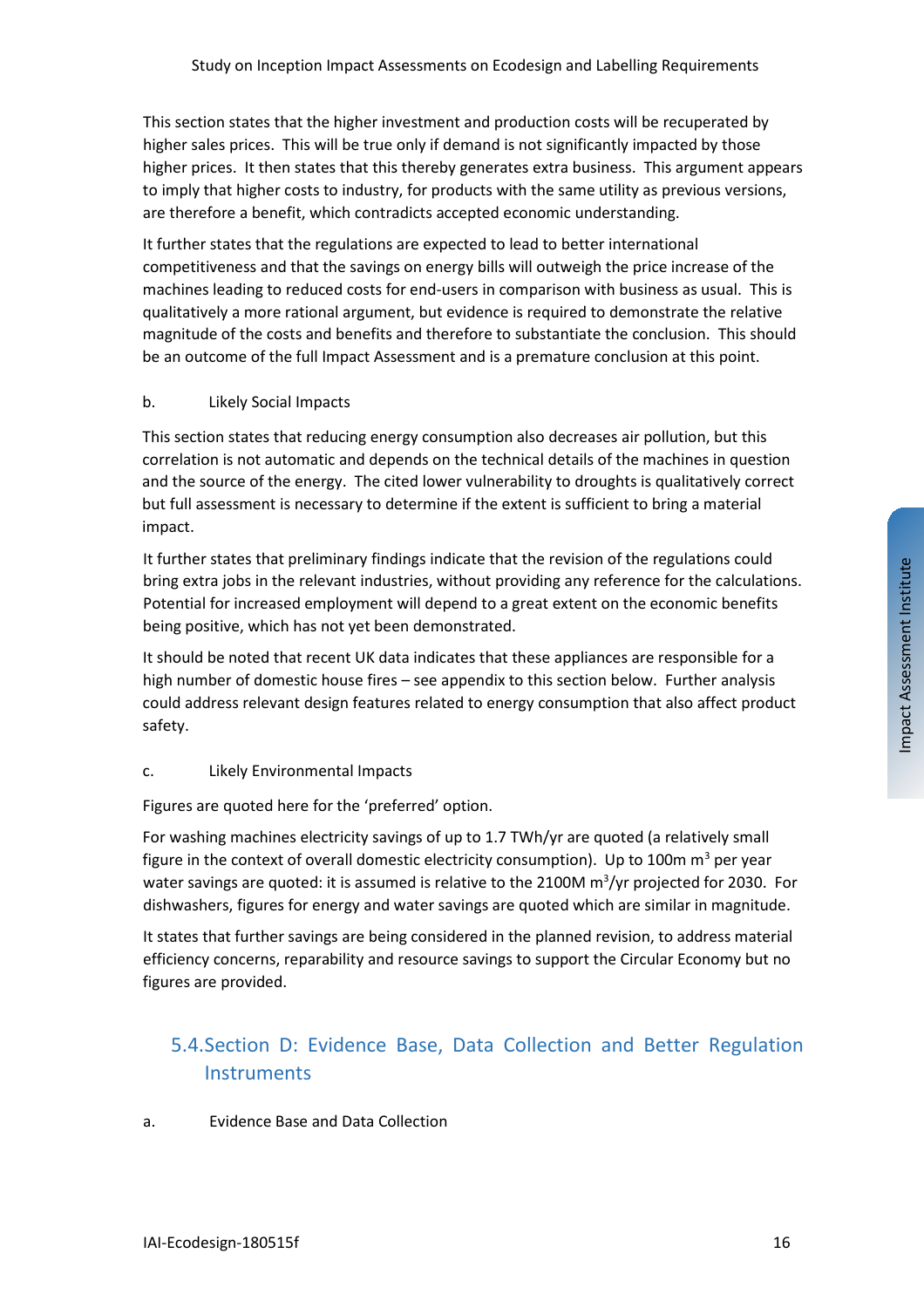The existence of industry based market data is mentioned which includes data on the performance of EU models plus confidential data on market trends. However there is no mention or summary of the more independent data gathered by the JRC.

#### Appendix: Product Safety

A serious fire occurred in a block of apartments in London in June 2017 which resulted in the deaths of 71 people. The preliminary investigation of the fire indicatesthat it probably originated in a fridge-freezer. As a consequence of this fire the Consumers Association (CA), a UK consumer research and lobbying organisation, obtained data from UK fire services to determine the extent of house and apartment fires related to domestic appliances. CA found that in the three years up to March 2014 (the latest date for which statistics were available) there were approximately 3700 house fires per year originating in domestic appliances. Nearly 40% of the fires were caused by washing machines, tumble dryers and dishwashers, with the remaining fires relating to nine other categories of appliance.

It would be relevant to consider the safety issues in the context of Ecodesign when the legislation relating to domestic electrical appliances is updated, since there is likely to be interaction between energy efficiency effects and fire safety, as energy consumption, heat dissipation and electrical robustness are intrinsically linked.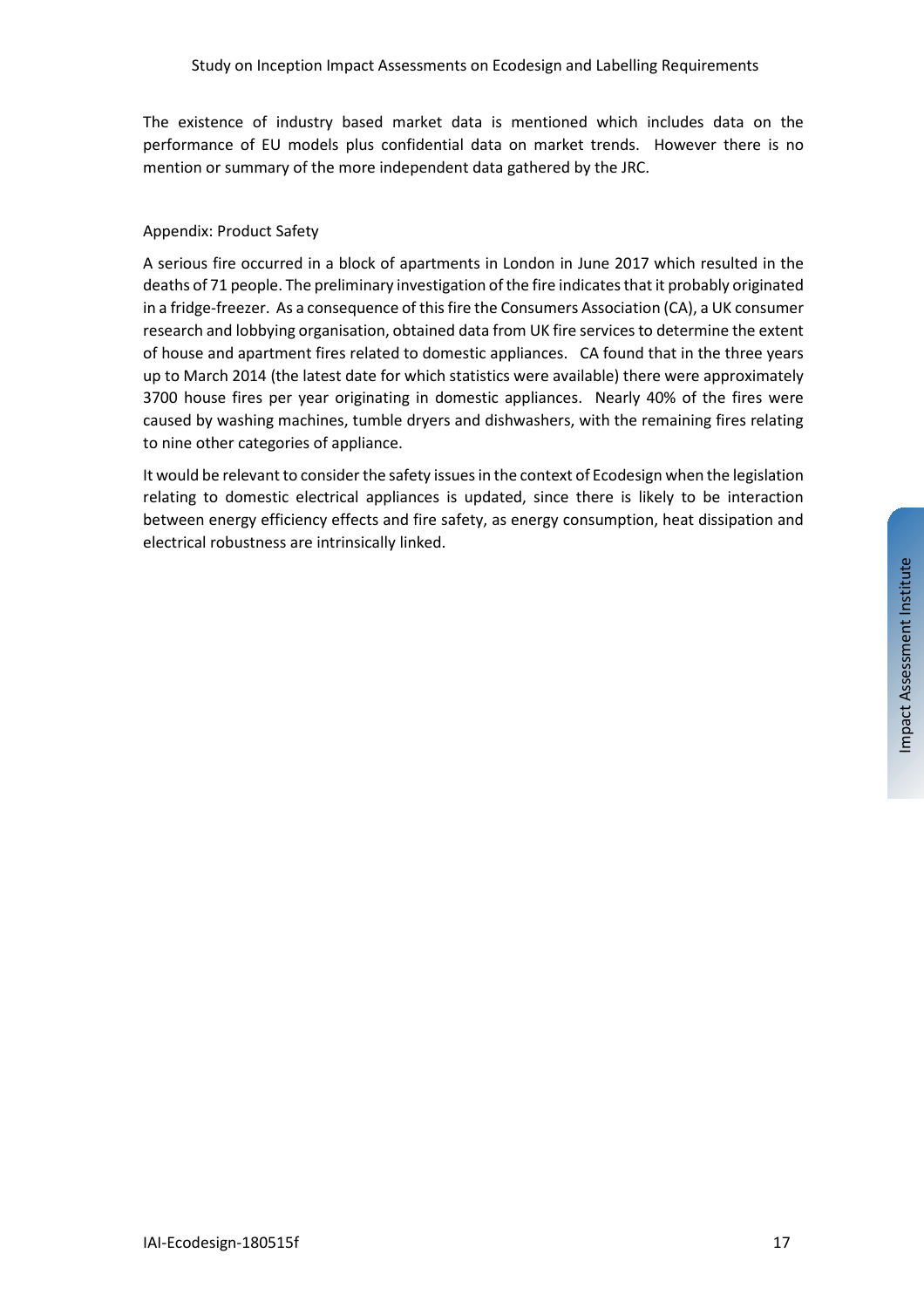# 6. Inception IA on Household Refrigerators

## 6.1.Section A: Context, Problem Definition and Subsidiarity Check

#### a. Context

This context section is largely similar to those for dishwashers and washing machines and provides an adequate justification for investigating the potential of new legislation.

In addition to statements about energy-saving, material use reduction and extended lifetimes, there is also a reference to a review study that identified opportunities for reduction of food waste.

#### b. Problem the initiative aims to tackle

Similar problems are listed as for the other products, including improvements in efficiency and enhanced requirements to promote the circular economy as well as closure of legal loopholes in existing legislation that are being used to understate real electricity consumption in certain products. Again these are not substantiated by referenced background data.

The text projects a reduction of total power consumption from 86 TWh/yr to 57 TWh/yr by 2030 under business as usual. The projected further reduction of 10 TWh/yr by 2030 full implementation of the IIA proposals is material but being significantly less than the business as usual reduction does not in itself provide a strong rationale.

The possibility of allowing refrigerators to consume more energy if they can prevent food waste is also mentioned but is not put into context of the amount of food waste currently caused by inadequate domestic refrigeration.

### 6.2.Section B: Objectives and Policy Options

#### a. Objectives

The quoted objective, to contribute to energy efficiency,  $CO<sub>2</sub>$  emission abatement and security of energy supply as well as realising a high level of environmental and consumer protection, is consistent with EU policy and the treaties. The text quotes seven issues for which solutions are to be identified by the impact assessment, including generating energy and financial savings and supporting competitiveness. The list appears to be a consistent summary of relevant issues, but no reference is given to show how the issues were generated and there is no explanation or justification of how these objectives were selected despite the fact that the Commission funded an extensive independent study<sup>[5](#page-17-0)</sup>.

#### b. Policy options

The preferred option is prematurely selected, as indicated in Chapter 2.

<span id="page-17-0"></span> $\overline{a}$ <sup>5</sup> "Preparatory/review study: Commission Regulation (EC) No. 643/2009 with regard to Ecodesign requirements for household refrigeration appliances", VHK and ARMINES, 4th March 2016.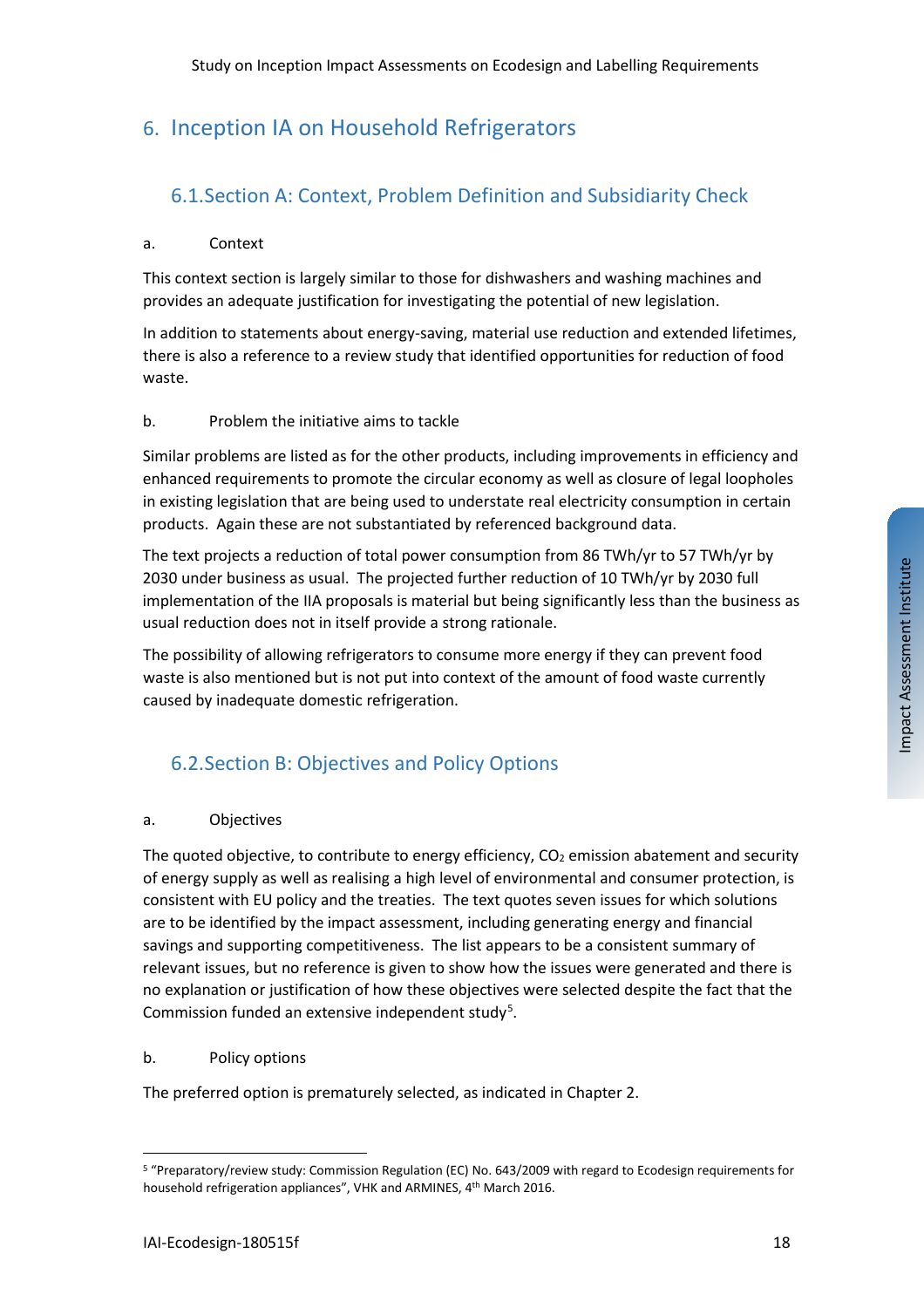In this IIA, this section itself references the upcoming impact assessment, despite already prejudging the outcome.

### 6.3.Section C: Preliminary Assessment of Expected Impacts

The text states that the expected impacts derive from the preferred option. The objective of assessing impacts is to be able to compare the impacts of all options, enabling selection of the best option. The method used appears to negate the value of the impact assessment and of the ongoing public consultation, prejudging the answer.

#### a. Likely economic impacts

The text states that the requirements will require higher investments by manufacturers and result in higher production costs. It then states that this represents extra business for the sector, implying that higher costs are therefore positive, against accepted economic understanding.

It further states that costs will be outweighed by savings on energy bills. The analysis has not yet been done to determine the relative magnitude of costs and benefits. It is therefore premature to state this conclusion.

#### b. Likely social impacts

No reference is provided for the projections of 36,000 new jobs created by 2030 and €3.5 billion savings per year for consumers by 2030.

Finally this section states that optimised food storage appliances will results in a 2% saving in food waste. The proportion of households using such devices is not quoted and it is not clear if the additional energy use of such appliances (20%) has been taken into account in the calculation of household savings above.

#### c. Likely environmental impacts

The energy saving of 10TWh per year energy savings by 2030 appears to be a feasible figure.

d. Likely impacts on fundamental rights

No impact expected.

#### e. Likely impacts on simplification and/or administrative burden

There is an adequate justification for the conclusion presented that there will not be a significant additional administrative burden as a result of the proposed legislation.

# 6.4.Section D: Evidence Base, Data Collection and Better Regulation **Instruments**

A number of sources of data are listed but no detail is given. It would have been appropriate here to provide a reference to the "Several market research entities or industry associations [that] have set up a comprehensive market data collection for this sector", in order to allow stakeholders to review the data..